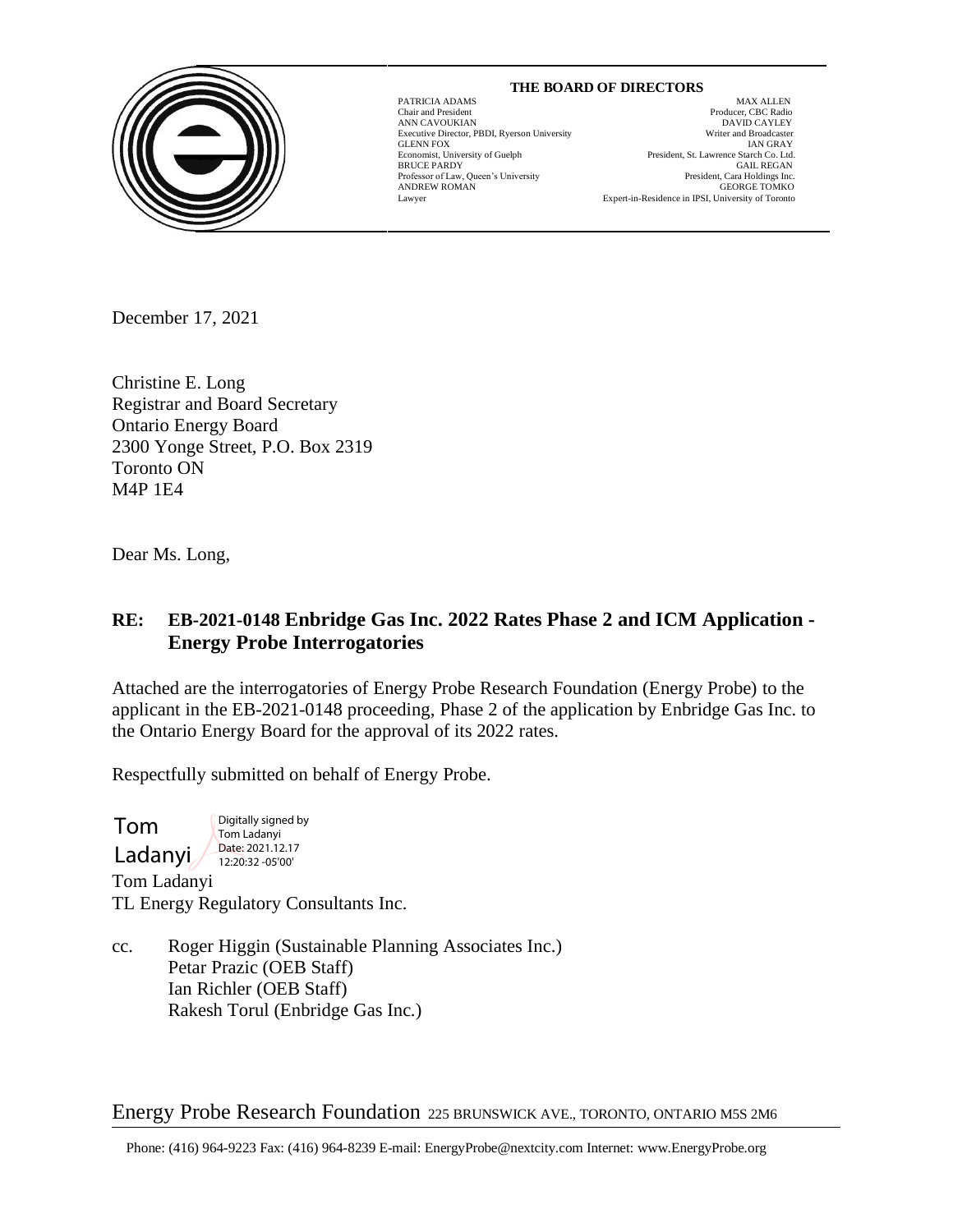#### **ONTARIO ENERGY BOARD**

**IN THE MATTER OF** the Ontario Energy Board Act, 1998, S.O. 1998, c.15 (Sched. B);

**AND IN THE MATTER OF** an Application by Enbridge Gas Inc., pursuant to section 36(1) of the *Ontario Energy Board Act, 1998*, for an order or orders approving or fixing just and reasonable rates and other charges for the sale, distribution, transmission, and storage of gas as of January 1, 2022.

**Enbridge Gas Inc. Application for 2022 Rates, Phase 2**

**Energy Probe Interrogatories**

**December 17, 2021**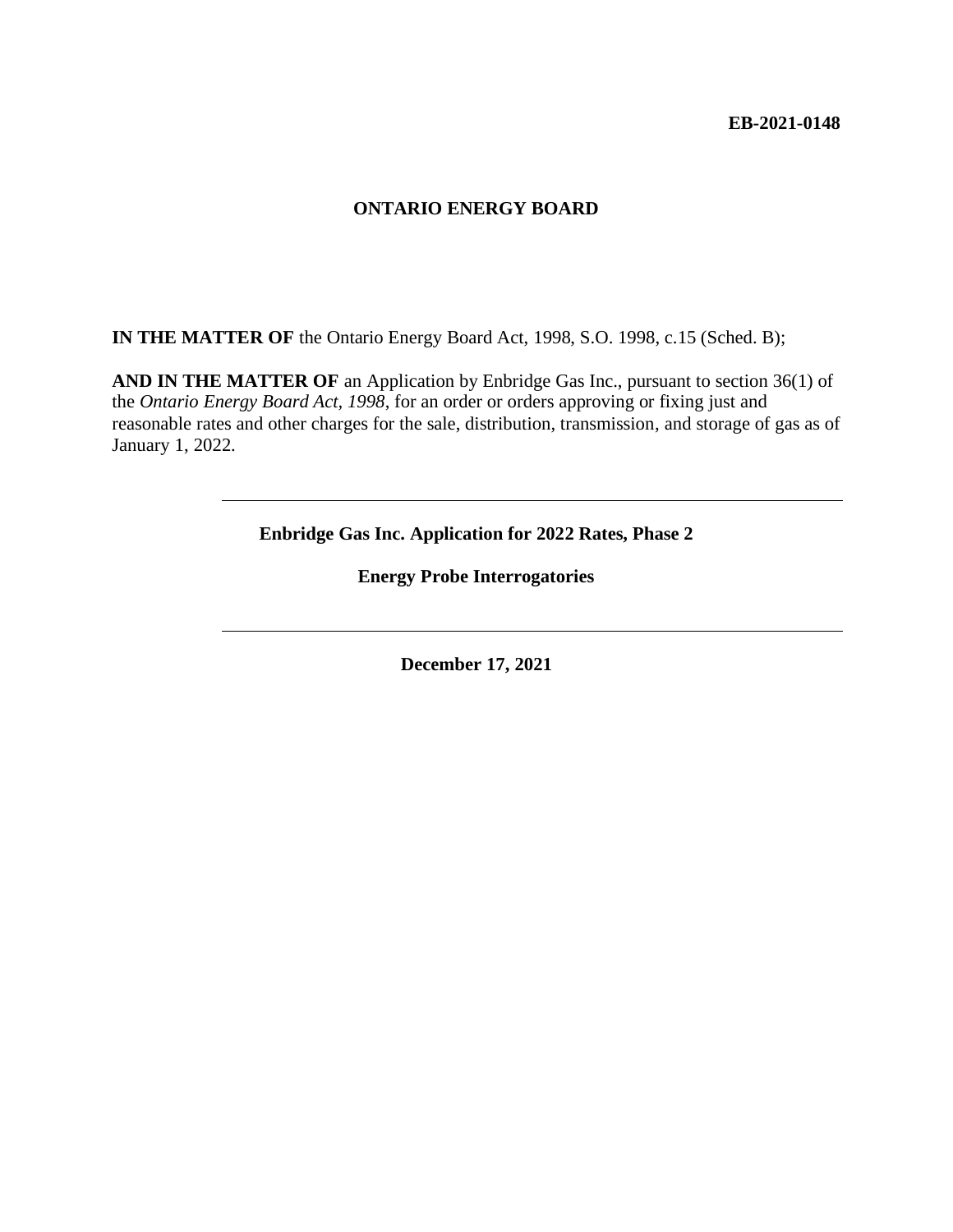## **EGI 2022 Rates Application, Phase 2**

### **Energy Probe Interrogatories**

## **EP-1**

**Reference:** Exhibit A, Tab 2, Schedule 1, Pages 2 and 3, paragraph 3

- a) Please confirm that this application is the third application for ICM funding since the MAADs decision (EB-2019-0194, EB-2020-0181, and EB-2021-0148).
- b) Please file a table listing the projects approved for ICM funding in EB-2019-0194 and EB-2020-0181 together with the one proposed in this application, EB-2021-0148, showing the capital cost of each project and the rate rider for a typical residential customer in respective rate zones.

# **EP-2**

**Reference:** Exhibit B, Tab 2, Schedule 1, page 3, paragraph 11

**Preamble:** Enbridge has filed an addendum to its Asset Management Plan. Energy Probe is concerned that the Addendum raises into question the significance of the Asset Management Plan that was filed by Enbridge in the EB-2020-0181 proceeding for approval of its Phase 2 rate increase for 2021.

- a) Is Enbridge seeking OEB approval of the addendum to its Asset Management Plan? If the answer is yes, please explain what Enbridge would do if the OEB does not approve the addendum. If the answer is no, please explain why not.
- b) Please discuss Enbridge's understanding of the significance of OEB approval of the Asset Management Plan which was filed by Enbridge in the EB-2020-0181 proceeding if it can be amended in a subsequent year?

## **EP-3 Reference:** Exhibit B, Tab 2, Schedule 1, page 5, Table 1

- a) Considering that total EGD Rate Zone 2022 Capital Budget is \$734.3 million please explain how and why Enbridge decided to apply for ICM funding for the two specific projects and not some other projects that it is funding with its own capital within the \$521.5 EGD rate zone threshold?
- b) Do any of the projects proposed for ICM funding generate incremental revenue? If the answer is yes, what is the amount of revenue?
- c) Were the projects proposed for ICM funding the projects of highest priority in the entire \$734.3 EGD million EGD Rate Zone budget?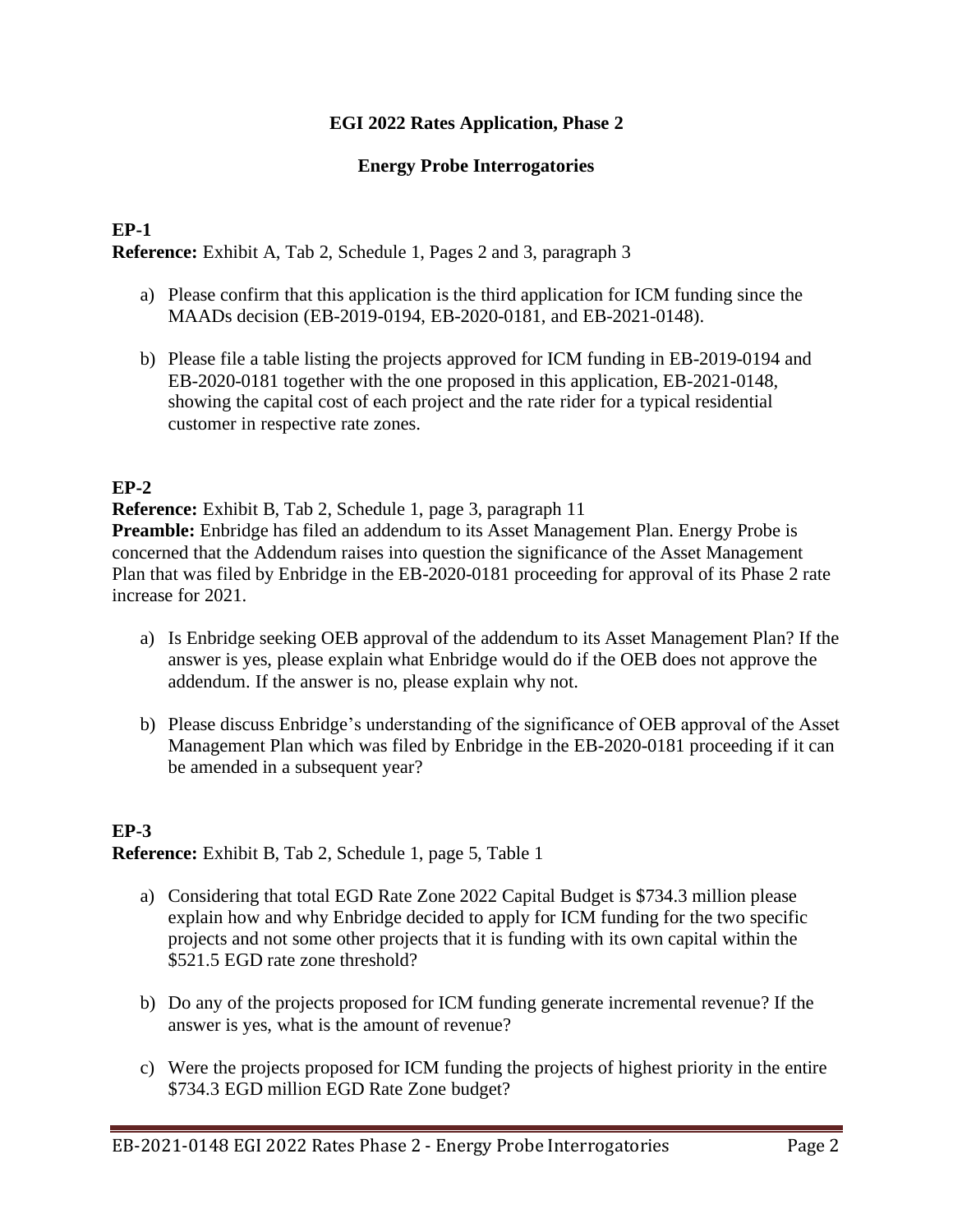d) Please file a complete list of projects that make up the \$734.3 million EGD Rate Zone budget in the order of priority.

# **EP-4**

**Reference:** Exhibit B, Tab 2, Schedule 1, page 6, Table 2

- a) Considering that total Union Rate Zones 2022 Capital Budget is \$543.1 million please explain how and why Enbridge decided to apply for ICM funding for the three specific projects and not some other projects that it is funding with its own capital within the \$455.5 Union Rate Zones threshold?
- b) Do any of the projects proposed for ICM funding generate incremental revenue? If the answer is yes, what is the amount of revenue?
- c) Were the projects proposed for ICM funding the projects of highest priority in the entire \$543.1 million Union Rate Zones budget?
- d) Please file a complete list of projects that make up the \$543.1 million Union Rate Zones budget in the order of priority.

#### **EP-5**

**References:** Exhibit B, Tab 2, Schedule 1, Page 20, Table 8

- a) Please confirm that 2018 Revenues are 2018 Actual Revenues at 2018 OEB Approved Rates including 2018 ICM riders. Please explain your answer.
- b) Please confirm that 2020 Revenues are 2020 Actual Revenues at 2020 OEB Approved Rates that include 2018, 2019 and 2020 OEB Approved ICM riders. Please explain your answer.

#### **EP-6**

**References:** Exhibit B, Tab 2, Schedule 1, page 23, Table 10 and Exhibit B, Tab 2, Schedule 3, page 13

Please confirm that the ICM eligible capital based on the 2021 AMP would be \$110.7 million (\$632.2 million less \$521.5 million). Please explain your answer.